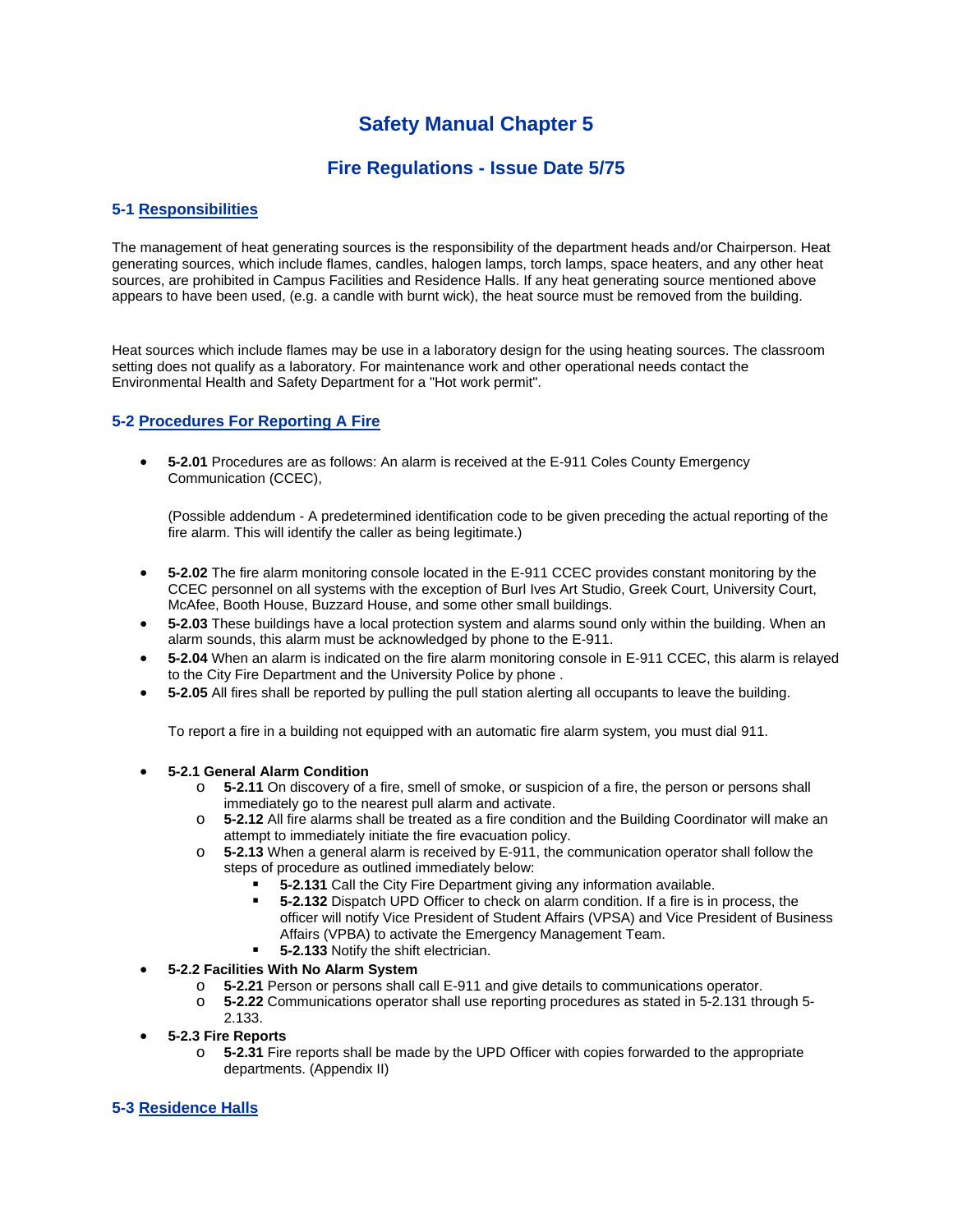- **5-3.1 Fire Exit Drills**
	- o **5-3.11** The purpose of fire exit drills is to ensure the efficient and safe use of the exit facilities available. Proper drills ensure orderly exit under control and prevent panic.
	- o **5-3.12** Fire exit drills shall be held once each semester and within the early part of each semester.
	- o **5-3.13** False alarms and/or actual fire conditions shall not be concluded to be a substitute for a fire exit drill.

#### **5-3.2 Fire Drill Procedures**

- o **5-3.21** Housing Office shall submit the fire exit drill schedule desired for each residence hall to the Safety Officer.
- o **5-3.22** Drills shall be held at unexpected and unannounced times, under varying conditions to simulate the unusual conditions obtained in case of a fire.
- o **5-3.23** Drills shall include suitable procedures to make sure that all persons in the building, or all persons subject to the drill follow evacuation plans.

#### **5-3.3 Supervision of Drills**

All drills shall be attended and reviewed by the Safety Officer, Fire Department, and Building Coordinator.

#### **5-3.4 Reporting**

- o **5-3.41** A fire exit drill report shall be filed with the Safety Officer, UPD Office, and Housing Office prepared by the Building Coordinator. (Appendix II)
- **5-3.5 Evacuation**
	- o **5-3.51** Housing Office shall develop an evacuation plan in relation to their specific physical facilities and review once every year prior to fall semester.
		- Section 5-3 5-3.5 Evacuation (cont.) 5-3.511 Such plans shall be submitted in writing to the Safety Officer for review and contain the following information:
			- **5-3.512** Floor plans of building indicating evacuation procedures and number of people using each stairway and exterior doors.
			- **5-3.513** Indicate assembly area or areas outside of building facilities.
	- o **5-3.52** Evacuation shall be mandatory and no one permitted back inside the building until the City Fire Department or Safety Officer has concluded the building is safe to enter.

#### **5-3.6 Fire Captains**

- o **5-3.61** Building Coordinators shall appoint fire captains for each floor of each residence hall.<br>○ 5-3.62 Fire Captains, upon hearing an alarm, shall immediately supervise the complete evaci
- **5-3.62** Fire Captains, upon hearing an alarm, shall immediately supervise the complete evacuation of the floor under their jurisdiction.
- o **5-3.63** When all residents have evacuated the floor, fire captains shall check to make sure all corridor windows are closed, then check the fire doors at the stairway exits to see if they are closed, proceeding to exit the building.
- o **5-3.64** Fire captains will report to the assembly area and notify the Building Coordinators of any problems on the respective floor area of responsibility, or that said area has been completely evacuated.
- o **5-3.65** Building Coordinators and Fire Captains shall be required to attend a fire safety and training program at the beginning of each semester.

#### **5-4 Fire Safety Inspections**

- **5-4.1** The conduct of systematic inspections to locate and eliminate fire hazards in an indispensable element of the Fire and Safety program.
- **5-4.2** The Safety Officer will cause regular inspections of all facilities at least once annually.
- **5-4.3** Residence halls and places of public assembly shall be inspected more often, as deemed necessary.
- **5-4.4** Agencies other than the Safety Office that may be utilized are: State Fire Marshal, Charleston Fire Department, and the University's property insurance carrier.
- **5-4.5** Reports of all inspections shall be forwarded to the building fire and safety representatives and appropriate vice presidents, if corrective action is necessary.
- **5-4.6** Spot re inspection shall follow to assure compliance of the inspection.

#### **5-5 Portable Fire Fighting Equipment**

o **5-5.01** Portable extinguishers are intended as a first line of defense to cope with fires of limited size. Only qualified persons who have been properly trained in their use should attempt such operations. Knowing their limitations is the basic element of such a fire defense.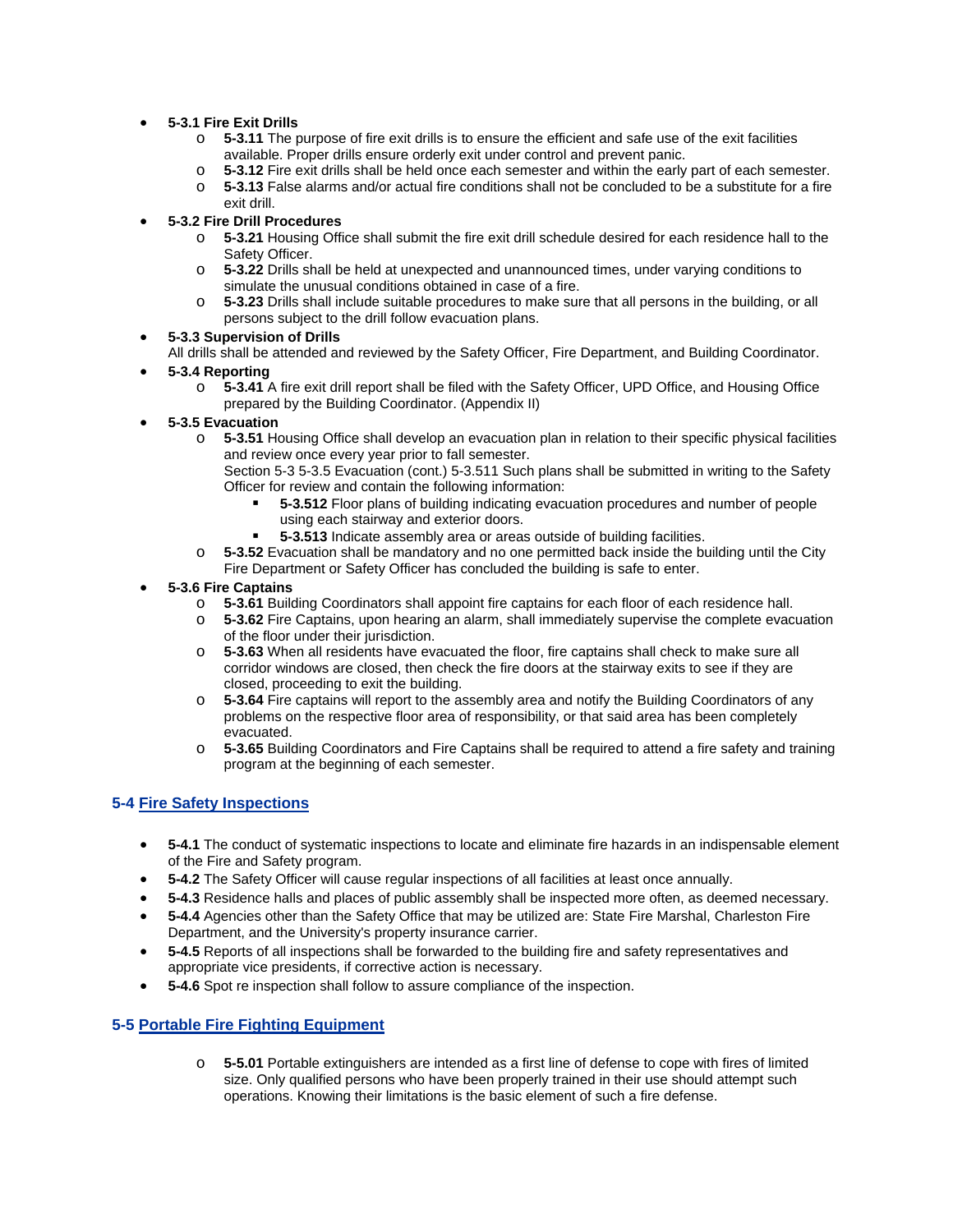- o **5-5.02** Fire extinguishers and cabinets are marked according to the classification and these are to be used only on classes of fire so indicated. (See 5-5.05)
- o **5-5.03** Maintenance and charging between annual inspection shall be performed by the University's contractor. Coordination of this service is done by Environmental Control [Ext. 2178]. For pick-up and delivery for such service, call Work Control at EXT. 3416.
- o **5-5.04** Training in the proper use of fire extinguishers shall be an on-going program in cooperation with the City Fire Department, the Coles County ESDA, and the City of Charleston ESDA.
- o **5-5.05** Fire Extinguisher Classification

**Ordinary Combustibles** -

An extinguisher bearing this symbol can be used on paper, cloth, wood, upholstery, and other ordinary combustibles.

#### **Flammable Liquids** -

An extinguisher bearing this symbol can be used on gasoline, oil, grease, and other flammable liquids.

#### **Electrical Equipment** -

An extinguisher bearing this symbol can be used on live electrical equipment.

## **Combustible Metals** -

An extinguisher bearing this symbol can be used on combustible metals.

# **5-5.1 Inspection, Maintenance and Recharging**

- o **5-5.11 Inspection**
	- **5-5.111** Extinguishers shall be inspected monthly if applicable, or at more frequent intervals when circumstances require.
	- **5-5.112** The extinguisher shall be in its designated location.
	- **5-5.113** Access to, or visibility of, the extinguisher shall not be obstructed.
	- **5-5.114** The operating instructions on the extinguisher name plate shall be legible and face outward.
	- **5-5.115** Any seals or tamper indicators that are broken or missing shall be replaced.
	- **5-5.116** For water type extinguishers, their fullness shall be determined by "hefting".
	- **5-5.117** Any obvious physical damage, corrosion, leakage, or clogged nozzles shall be immediately reported to the Safety Officer or Environmental Control.
	- **5-5.118** Pressure gauge readings when not in the operable range, shall be recharged immediately. Call Environmental Control Ext. 2178.
	- **5-5.119** Record Keeping -- A master list of all fire equipment is kept at Environmental Control.
		- **5-5.1191** Building Fire and Safety Representative shall inspect all fire extinguishers each month and make a report of the inspection. (Appendix VI)
		- **5-5.1192** The date of the inspection was performed and the initials of the person
		- performing the inspection shall be recorded on the tag of the extinguisher.
- o **5-5.12 Maintenance and Recharging**
	- **5-5.121** Maintenance and Recharging shall be accomplished by the Environmental Control and/or a licensed agent.
	- **5-5.122** All portable extinguishers shall have a maintenance check not more than one year apart or when indicated by inspection by Environmental Control and/or a licensed agent.
	- **5-5.122** All portable extinguishers shall have a maintenance check not more than one year apart or as necessary from indications after inspection.
	- **5-5.123** Extinguishers out of service for maintenance or recharging shall be replaced by spare extinguishers having same classification or equal rating.
	- **5-5.124** All extinguishers shall be recharged after use or as indicated by inspection or according to frequency as required by the manufacturer and/or NFPA Pamphlet 10.
	- **5-5.125** Tags shall be attached to extinguishers showing yearly inspection dates.
	- **5-5.126** Labels shall be attached to indicate date and year of all hydrostatic tests.

#### **5-6 Inspection and Testing Fire Alarm Systems**

Annual Service Tag Monthly Inspection This tag denotes date of (Reverse Side) service performed by, initials and service censed agent annually. Maintenance record by building Fire and Safety Representative/ Environmental Control if applicable. Hydrostatic Test Label Attached to extinguisher indicating date of hydrostatic test.

#### **5-7 Inspection and Testing of Sprinkler System and Fire Suppression Systems**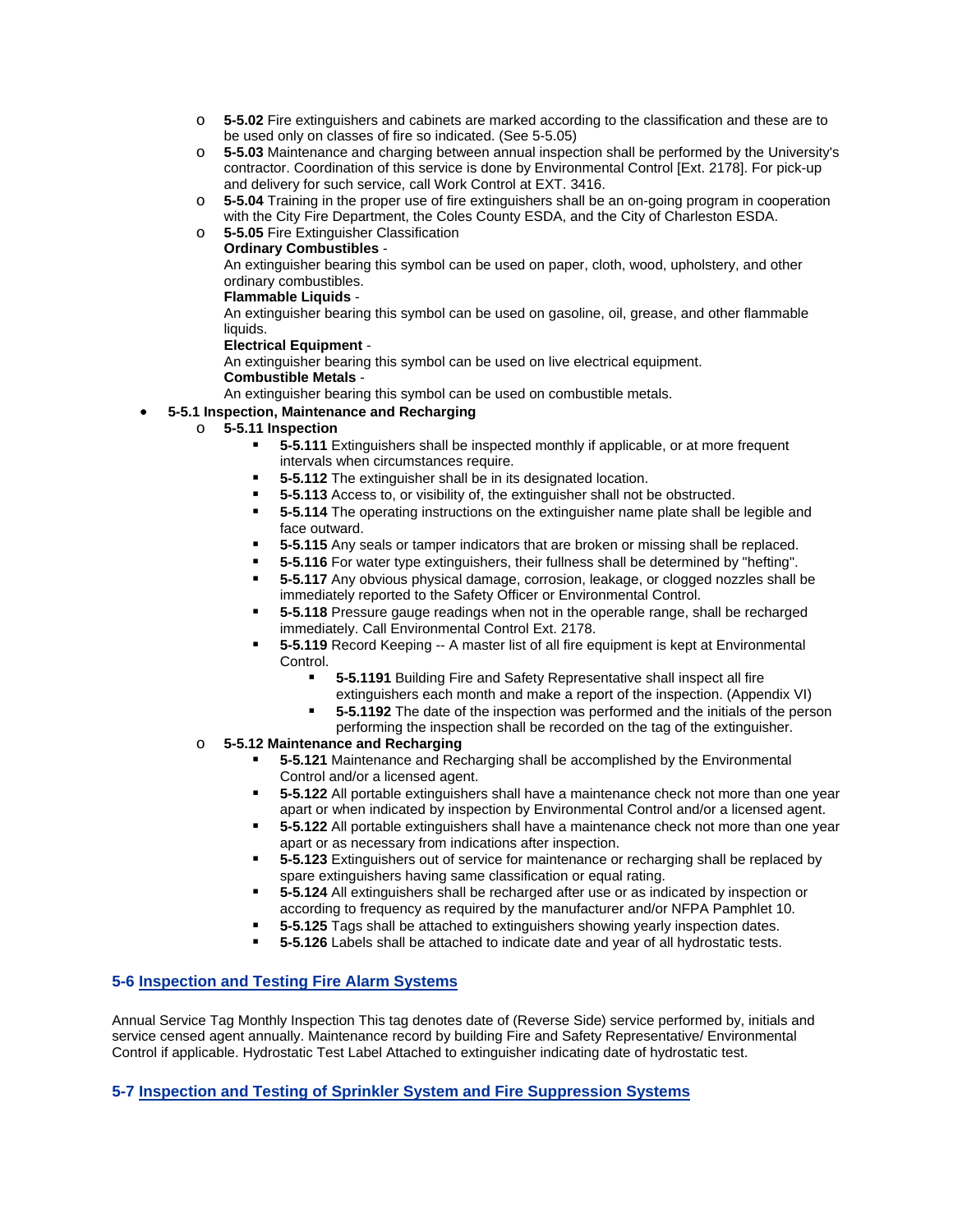- **5-7.1** The responsibility for properly maintaining a sprinkler system is the obligation of the owners of the property.
	- o **5-7.12** Automatic sprinkler systems installed in accordance with NFPA standards require a minimum of inspection, testing, and maintenance; however, deterioration or impairment may result from neglect. Definite provision for periodic competent attention is a prime requirement if the system is to serve its purpose effectively.
	- o **5-7.13** A competent and reliable employee should be given the responsibility of regularly inspecting, testing, and maintaining the system and reporting any troubles or defects to his/her supervisor who should immediately contact the Campus Safety Officer. This employee should have proper instruction and training and a general understanding of the mechanical requirements of operation Inspection And Testing of Standpipe Systems.

#### **5-8 Inspection and Testing of Standpipe Systems**

- 1. All valves should be operated prior to testing to assure proper operation.
- 2. All outlet valves should be closed with caps removed to check for leaking valves under pressure.
- 3. Connect cap gauge to ground floor system outlet . open valve.
- 4. Connect Hydrant gate valve to Fire Department Connection then hose line to fire truck.
- 5. Make arrangements necessary to protect building from water damage at top of building such as attaching 1.5 in. hose at top outlet to carry water away from building.
- 6. Pump water into system at low pressure removing air from top outlets. Close outlet valve when full.
- 7. When system is full of water close Hydrant gate valve down that it is slightly open (one turn open).
- 8. Slowly increase pressure to desired test pressure.
- 9. Close hydrant gate valve when desired pressure is obtained. System should not leak off. Check cap gauge on system outlet first floor.
- 10. During test all piping should be inspected for leaks.
- 11. Complete test by draining system, opening P.I.V. valves, and replacing outlet caps and valve seals.
- 12. Place systems in service.

Calculated pressures needed to meet N.F.P.A. requirements.

**NFPA 25 3-3.2.1** Indicated that a Hydrostatic tests at not less than 200 psi pressure for 2 hours, or at 50 psi in excess of the maximum pressure. where maximum pressure is in excess of 150 psi, shall be conducted every 5 years on dry standpipe systems and dry portions of wet standpipe systems.

**NFPA 25 3-3.2.3** The hydrostatic tests shall be measured at the low elevation point of the individual system or zone being tested. The inside standpipe piping shall show no leakage.

EIU's test methods are to hydrostatic test the standpipe system at 135 psi at the highest hose connection on the system in accordance with NFPA 25 3-2.2.1 and NFPA 25 3-3.2.3.

# **5-9 Fire Reports**

- o **5-9.01** Fire reports (Appendix II & IV) are of a vital necessity in any fire safety program. Not only will such reports indicate the extent of damage and dollar loss, but will also reveal fire prevention techniques which can be implemented.
- o **5-9.02** Experience has shown that the first people on the fire scene can give much information in helping to determine the cause and origin of fires. Fire reports reflect such information from different sources, being the basic tools of determination.
- o **5-9.03** Section Six (6) Ten (10) and Sixteen (16) of the Fire Marshal Act, State of Illinois requires that such determinations and reports be filed.
- o **5-9.04** All fires, regardless of how minor or if burned out prior to discovery, shall be reported to the Safety Officer.
- o **5-9.05** It is the duty of the Safety Officer to determine the cause and origin of all fires with the cooperation of all departments and personal.
- **5-9.1** All fires, regardless of how minor or if burned out prior to discovery, shall be reported to the Safety Officer.
- **5-9.2** All fire alarms, either false, malfunction in system, or to indicate a fire shall be reported to the Safety Officer.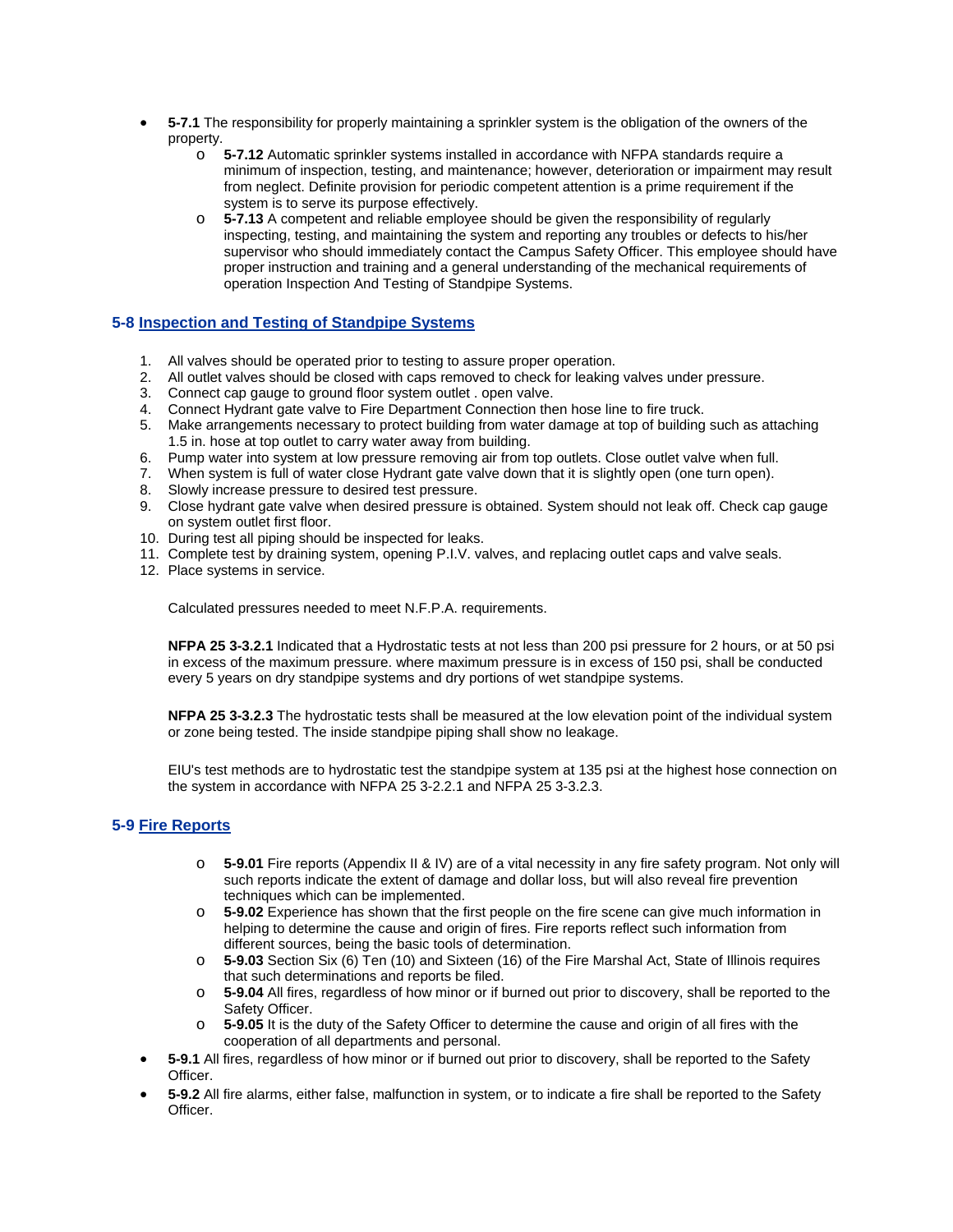- **5-9.3** It shall be the responsibility of the building fire and safety representative to file such reports.
- **5-9.4** University Police Department shall file such reports indicated in 5-9.1 and 5-9.2 above.
- **5-9.5** The responding Police officer shall make reports in such responses, with copy being filed with the Safety Officer.
- **5-9.6** Determining cause and origin of all fires shall be the responsibility of the Safety Officer and City Fire Dept.
- **5-9.7** It shall be the responsibility of the responding UPD and/or Safety Officer to secure the fire scene.
- **5-9.8** No one shall be permitted to enter or remove any articles from the fire scene. Clean-up operations shall begin only after the proper authorization from the Safety Officer.
- **5-9.9** When all reports are filed, the Safety Officer shall compile a final report and forward to designated persons.
- **5-9.10** All reports are to contain as much information as requested on the reports as well as other vital data to determine cause and origin.
- **5-9.11** Fire report (Appendix IV) form is to be used in reporting actual fires only.
- **5-9.12** Fire & Safety Exit Drill Report form (Appendix II) shall be used to report all other alarm conditions.

#### **5-10 Theaters and Stage Facilities**

- **5-10.1** Inspection and testing of all fire suppressions systems shall be performed at least annually by qualified contractors.
- **5-10.2** It shall be the responsibility of the department in which the fire suppression system is located to ensure that the annual inspecting and testing is performed and to send a copy of the results to the Campus Safety Officer.

## **5-11 Hot work-- Cutting, Welding and Heat Sources**

- Hot work permits.
- Definitions:

Hot work is the process of using torches, welders or any other heat or sparking equipment to perform construction and maintenance activities.

Hot Work Permit is a system to manage the risk of having an open flame or heat sources present in a building. The Hot Work Permit program's objective is to notify departments and personnel that an unusual hazard is about to be conducted and special precautions should be taken.

**5-11.2** Notifications will need to be given to the Facility Planning and Management's Electric shop and Work Control to notify the building's coordinator. Upon notification they will disable the building's central fire alarm. It is very important to release the area upon completion of the work so the fire alarm system is operational for balance of the day.

**5-11.3** The Electric shop will notify the CCOM 911 that the building's fire alarm and smoke detector system is out of service for the reason for the interruption. Work Control shall give notification to the Building's Building Coordinator.

**5-11.4** The FPM or contractor's employees shall clear away all combustibles and cover any combustible materials that cannot be relocated. After the site preparation is completed then the Hot Work may be started. A second employee should be present to monitor the work and recognize when welding sparks or any other hot materials are landing in an area where a fire may be started. Fire watch personnel are authorized to stop work when a fire hazard condition exists. The fire watch activity shall be continued for 30 minuets after the Hot Work has been completed. FPM's Electric shop must be notified that Hot Work has been completed before the person on fire watch maybe released

**5-11.5** FPM Electric shop is called after work is completed and prior to 3:00 PM to reactivate alarm system and notify CCOM 911 that the fire alarm system is back in service.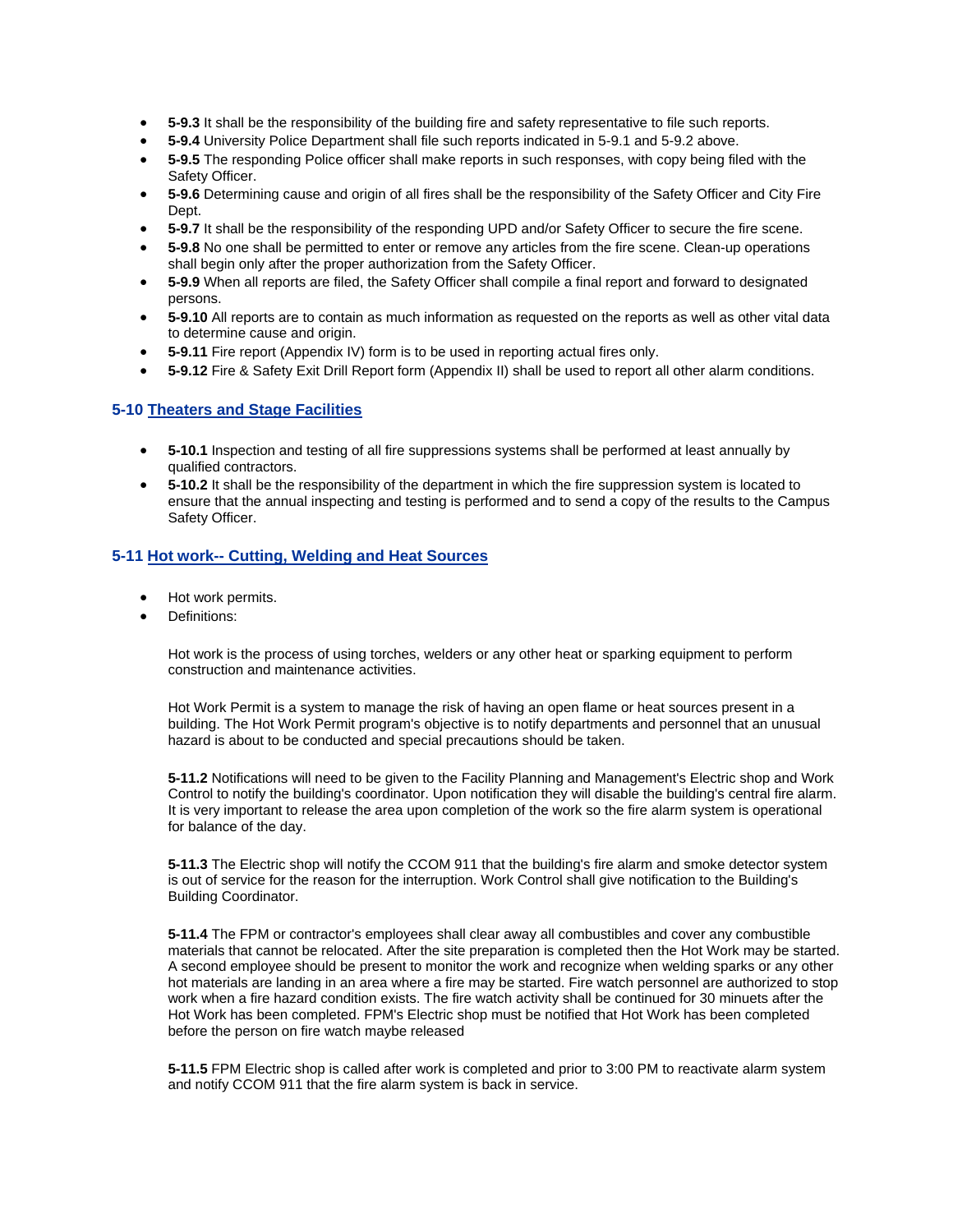**5-11.6** Continual outage of Fire Alarm system over night or several days shall require an Outage Planning Sheet to be circulated, notification to CCOM 911 requesting building surveillance by University Police Department, notification to the Building's Building Coordinator.

# **HOT WORK CUTTING, WELDING, and HEAT SOURCE**

**Permit For Hot Work with Portable Equipment**

**Date\_\_\_\_\_\_\_\_\_\_\_\_\_\_ Building \_\_\_\_\_\_\_\_\_\_\_\_**

**Dept.\_\_\_\_\_\_\_\_\_\_\_\_ Room and Floor \_\_\_\_\_\_\_\_\_\_\_\_**

**Time \_\_\_\_\_\_\_\_\_\_\_** 

**Description of Work to be done \_\_\_\_\_\_\_\_\_\_\_\_\_\_\_\_\_\_\_\_\_\_\_\_\_\_\_\_\_\_\_\_\_\_\_\_\_\_\_\_\_\_\_\_\_\_\_\_\_\_\_\_\_** 

Special precautions **with a set of the set of the set of the set of the set of the set of the set of the set of the set of the set of the set of the set of the set of the set of the set of the set of the set of the set of** 

**\_\_\_\_\_\_\_\_\_\_\_\_\_\_\_\_\_\_\_\_\_\_\_\_\_\_\_\_\_\_\_\_\_\_\_\_\_\_\_\_\_\_\_\_\_\_\_\_\_\_\_\_\_** 

**\_\_\_\_\_\_\_\_\_\_\_\_\_\_\_\_\_\_\_\_\_\_\_\_\_\_\_\_\_\_\_\_\_\_\_\_\_\_\_\_\_\_\_\_\_\_\_\_\_\_\_\_** 

The location where this work is to be done has been examined, the pre-work checklist was reviewed and necessary precautions taken, and permission is granted for this work.

**Permit expires \_\_\_\_\_\_\_\_\_\_\_\_\_\_\_\_\_\_\_\_\_\_\_\_\_\_\_\_** 

| <b>Time Started</b>                                  |                                                                          | Completed | Time |
|------------------------------------------------------|--------------------------------------------------------------------------|-----------|------|
|                                                      | Released Fire alarm system to Electrical Shop                            |           |      |
|                                                      | Long term outage of fire alarm system require notification of outage and |           |      |
|                                                      | <b>Building Coordinators</b>                                             |           |      |
|                                                      | Signed                                                                   |           | Date |
| (Supervisor who responsible for authorizing hot work |                                                                          |           |      |
|                                                      |                                                                          |           |      |
|                                                      |                                                                          |           |      |

Work area and all adjacent areas to which sparks and heat might have spread (Including floors above and below and on opposite side of wall(s) were inspected 30 minutes after the work was completed and were found fire safe. FPM has been notified to reactivate the fire alarm system in the area.

- \_\_\_\_If a fire occurs the fire watcher shall call CCOM 911 for reporting the fire and starting evacuating the building
- \_\_\_\_Call Electrical Shop and Work Control to Turn Fire Alarm System back on and release the building.

**(Name of Repairperson)** 

**\_\_\_\_\_\_\_\_\_\_\_\_\_\_\_\_\_\_\_\_** 

**\_\_\_\_\_\_\_\_\_\_\_\_\_\_\_\_\_\_\_\_\_\_\_\_\_\_\_\_\_\_**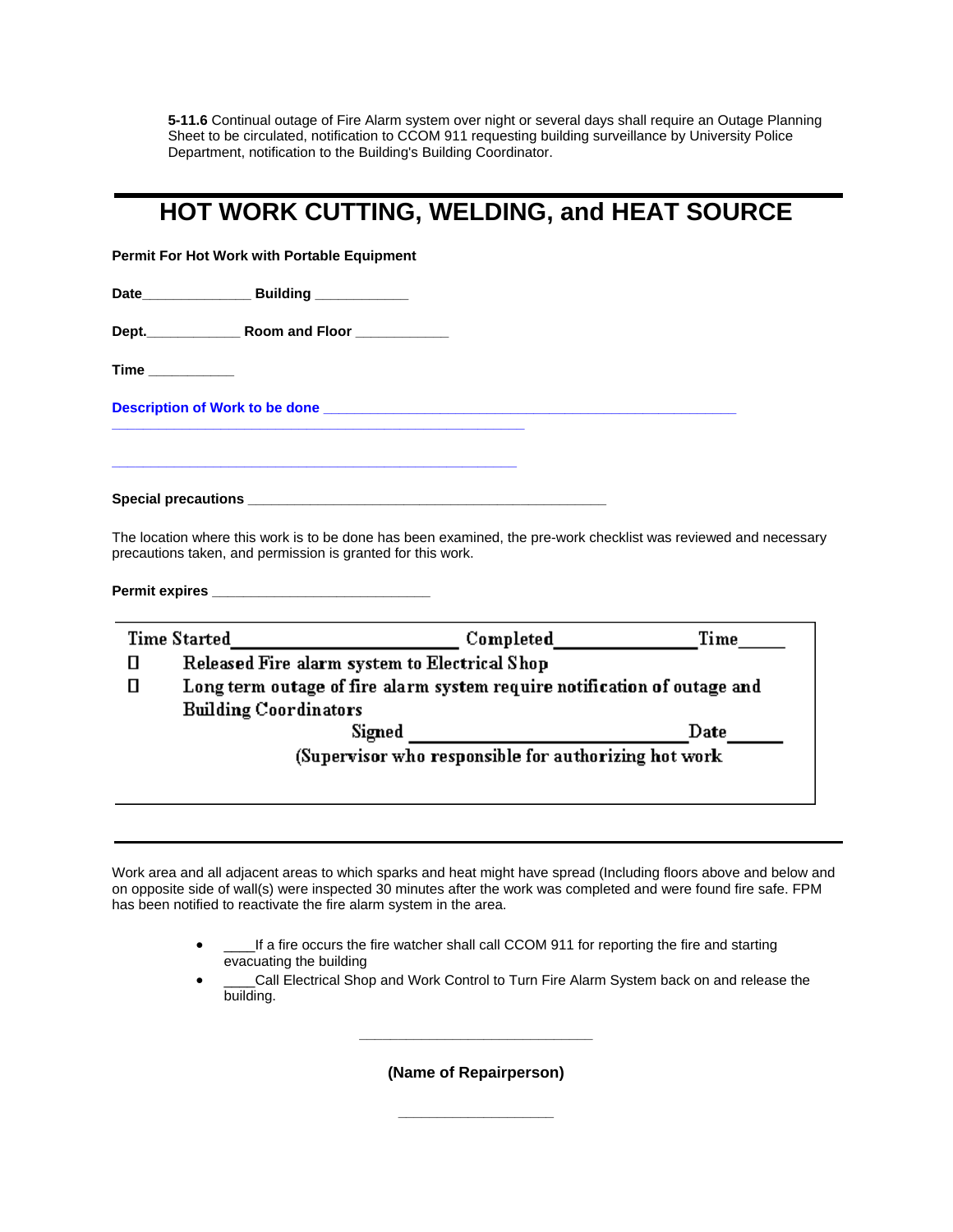# **(Name of Fire Watcher)**

# **Pre Hot Work ---Check list**

# **Attention**

Before approving any Hot Work permit, the Repair Department' repairperson shall inspect the work area and confirm that precautions have been taken to prevent fire in accordance with NFPA 51 B.

- \_\_\_\_Call Work Control to notify Building Coordinator
- \_\_\_\_Call Electrical Shop to disable Fire Alarm System

#### **Precautions**

- \_\_\_\_Cutting and welding equipment in good repair.
- Portable fire extinguisher must be located such that it is immediately available.

#### **Within 35 feet of work**

• \_\_\_\_Floors swept clean of combustibles

• Fire resistant shields (fire retardant plywood, flameproof tarpaulin, metal, etc.) must cover combustible floors and materials.

- \_\_\_\_No combustible materials or flammable liquids
- \_\_\_\_All wall and floor openings covered

#### **Work on walls or ceilings and roof**

• \_\_\_\_Combustibles moved away from opposite side of wall

#### **Work on enclosed equipment**

(tanks, containers, ducts, dust collectors, etc.)

- Need to meet Confined Space requirements
- \_\_\_\_Equipment cleaned of all combustibles
- \_\_\_\_Containers purged of flammable vapors

#### **Fire Watch**

- \_\_\_\_Call for Fire Watch personnel to be provided
- \_\_\_\_To be provided during and 30 minutes after operation
- **\_\_\_\_Trained in used of fire extinguisher equipment**
- \_\_\_\_Call 911
- \_\_\_\_\_ Start evacuating the building